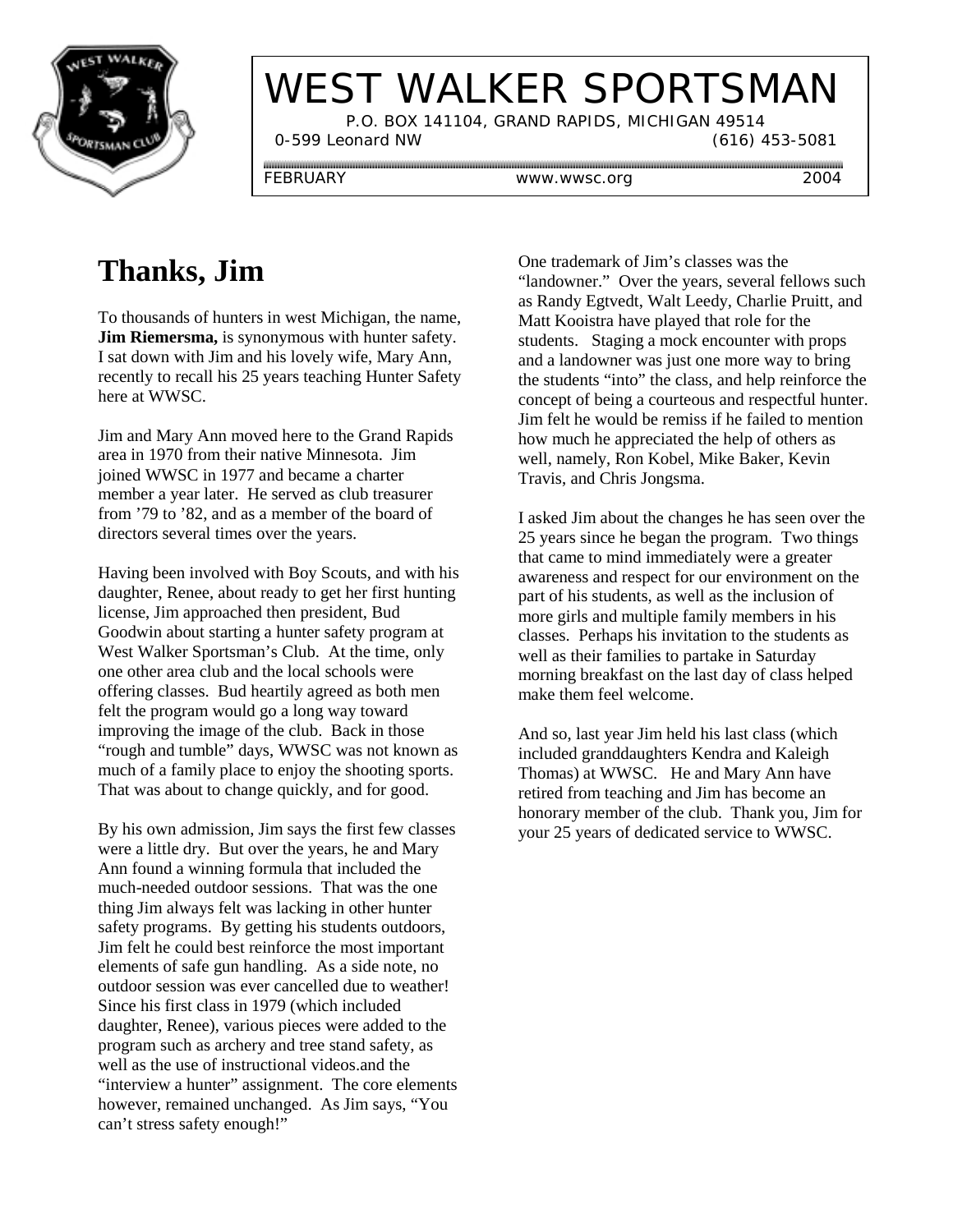### **Sportsman's Banquet**

Our 2nd annual **Sportsman's Banquet** on **March** 20<sup>th</sup> is going to be a great affair! We'll have all the fun of last year's event and more. Tickets are \$50 and include dinner and a door prize. Once again we'll be giving away thousands of dollars worth of great guns and gear for the outdoor enthusiast. **Early birds**, buy your tickets now and receive **\$80** of **blitz** raffle **tickets free**! This is a great way to spend an evening with friends and family while supporting your club at the same time. All money raised at the event is targeted for improvements to the ranges, grounds, and building. Visit the shooting desk during scheduled times, or mail your check to the P.O. box in the header. See you there!



### **Refuse to be a Victim**

WWSC presents: Refuse to be a victim. This is a three-hour class covering many areas of crime prevention such as personal safety in the home, auto, schools, college dorm, etc. It can be tailored to the interest of the participants to include topics related to senior citizens, travel, credit card, or the Internet. The program was introduced in 1993 for women, taught by women. Since then, due to the interest of men and the realization that if the whole family is trained your home is safer, it is taught by and for both men and women. We all know there is no 100% cure for crime, but this class is designed to make you conscious of your surroundings and able to identify danger zones or situations. This is not a firearm or physical defense class. All ages are welcome from children

to seniors. Parents, please use discretion. Very young children may not be able to sit as long or comprehend all information. To reserve your spot call early. The cost for the class is \$20 per person, or take advantage of our special WWSC member rate of \$20 per family!

Deposit required. Certified NRA Instructor: Marcy DePender (616) 460-1985 ConfidentlySafe@aol.com

Note: I still have a few spots available for a CCW class to be held Feb.19 & 21. Call the number above for more information.

### **Sport Show Tickets**

If you are planning to attend the Grand Rapids Sport, Fishing, & RV show being held March 18 – 21, then why not buy your tickets through the club? We can offer advance sale tickets at a 25% savings. Tickets at the door are regularly \$8.00, but you can get yours for just \$6.00 and be entered into a raffle which includes:

1st Prize: ½ day fishing for 4 with Best Chance **Charters** Second Prize: \$200 cash Third Prize: \$100 cash

Raffle prizes are only available on the advance sale tickets

West Walker Sportsman's Club will receive \$1.00 for every advance ticket purchased at the \$6.00 discount price. What a great way to save some money, get in a prize drawing, and help your club at the same time! Tickets will be available at the club shooting desk during scheduled shooting times starting Saturday, February  $7<sup>th</sup>$ .

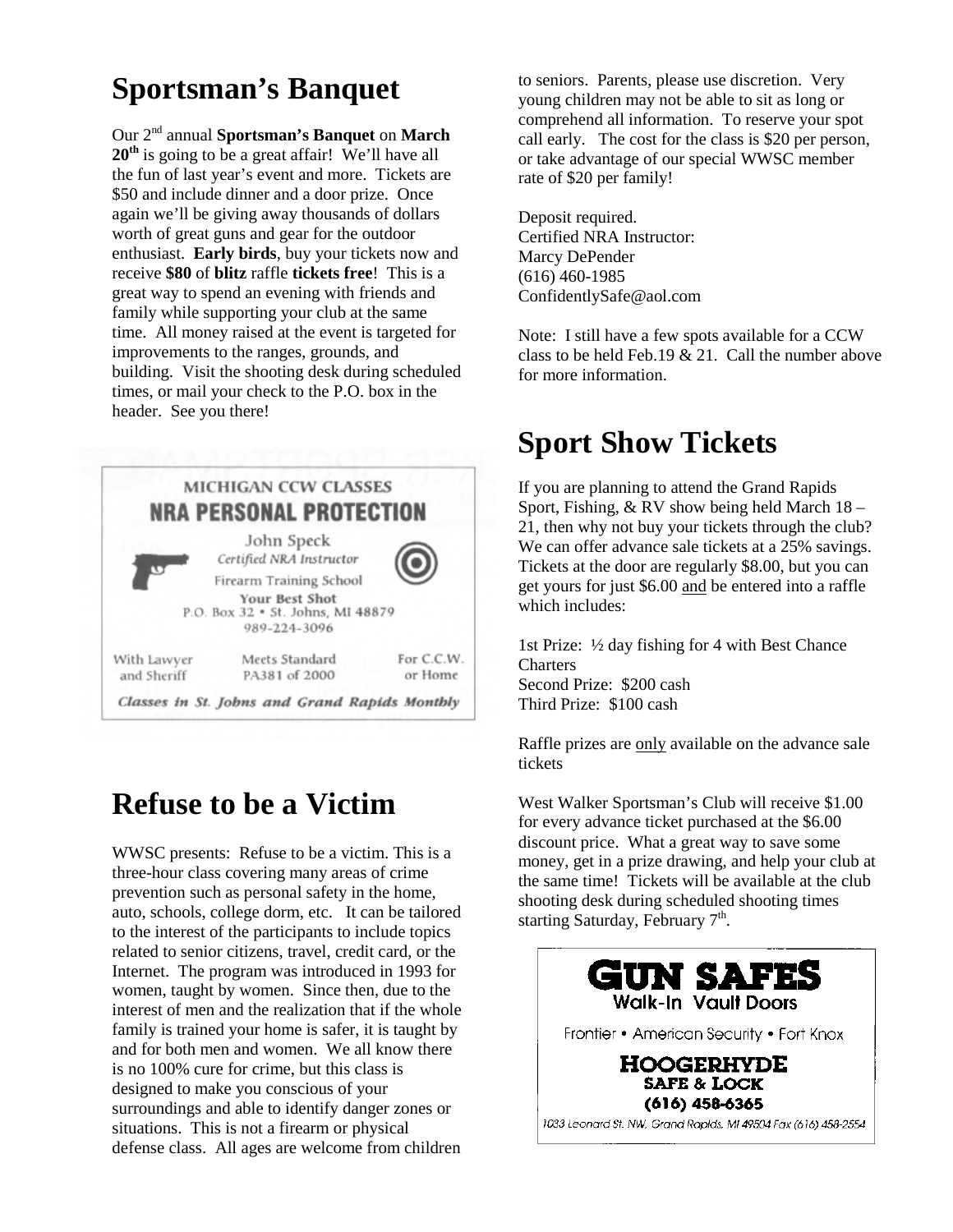| February                                      |                                                   |                                              |                                                      |                         | 2004                                     |     |                                                       |
|-----------------------------------------------|---------------------------------------------------|----------------------------------------------|------------------------------------------------------|-------------------------|------------------------------------------|-----|-------------------------------------------------------|
|                                               |                                                   |                                              |                                                      |                         |                                          |     |                                                       |
| Sun                                           | Mon                                               | Tue                                          | Wed                                                  |                         | Thu                                      | Fri | Sat                                                   |
| $\mathbf{1}$                                  | $\overline{2}$                                    | $\overline{\mathbf{3}}$                      |                                                      | 4                       | 5                                        | 6   | $\overline{7}$                                        |
|                                               | <b>Charter</b><br><b>Range closed</b><br>$10 - 6$ |                                              |                                                      |                         |                                          |     | Archery,<br>Trap & Skeet                              |
| 8                                             | 9                                                 | 10                                           | 11                                                   |                         | 12                                       | 13  | $10$ to $2$<br>14                                     |
| Archery,<br>Trap & Skeet<br>10 to 2           |                                                   | 7 Yd Range<br><b>Closes 4:30</b>             | Archery,<br>Trap & Skeet<br>9 to 12 AM<br>6 to 10 PM |                         | <b>Charter</b><br><b>Meeting</b><br>7:30 |     | Archery,<br>Trap & Skeet<br>10 to 2                   |
| 15                                            | 16                                                | 17                                           |                                                      | 18                      | 19                                       | 20  | 21                                                    |
| Archery,<br>Trap & Skeet                      |                                                   |                                              | Archery,<br>Trap & Skeet<br>9 to 12 AM               |                         |                                          |     | Archery,<br>Trap & Skeet<br>$10$ to $2$<br>7 Yd Range |
| 10 to 2                                       |                                                   |                                              | 6 to 10 PM                                           |                         |                                          |     | Closes 11 to 2                                        |
| 22<br>Archery,<br>Trap & Skeet<br>10 to 2     | 23                                                | 24<br><b>Board</b><br><b>Meeting</b><br>7:00 | Archery,<br>Trap & Skeet<br>9 to 12 AM<br>6 to 10 PM | 25                      | 26                                       | 27  | 28<br>Archery,<br>Trap & Skeet<br>10 to 2             |
| 29<br>Archery,<br>Trap & Skeet<br>$10$ to $2$ | <b>Charter</b><br><b>Range closed</b><br>$10 - 6$ | $\overline{2}$                               | Archery,<br>Trap & Skeet<br>9 to 12 AM<br>6 to 10 PM | $\overline{\mathbf{3}}$ | $\overline{\mathbf{4}}$                  | 5   | 6<br>Archery, Trap &<br>Skeet<br>$10$ to $2\,$        |
| $\overline{7}$                                | 8                                                 | 9                                            |                                                      | 10                      | 11                                       | 12  | 13                                                    |
| Archery,<br>Trap & Skeet<br>$10$ to $2\,$     |                                                   |                                              | Archery,<br>Trap & Skeet<br>9 to 12 AM<br>6 to 10 PM |                         | <b>Charter</b><br><b>Meeting</b><br>7:30 |     | Archery, Trap &<br>Skeet<br>10 to 2                   |
| 14                                            | 15                                                | 16                                           |                                                      | 17                      | 18                                       | 19  | 20                                                    |
| Archery,<br>Trap & Skeet                      |                                                   | 7 Yd Range<br><b>Closes 4:30</b>             | Archery,<br>Trap & Skeet                             |                         |                                          |     | Archery,<br>Trap & Skeet                              |
| $10$ to $2\,$                                 |                                                   |                                              | 9 to 12 AM<br>6 to 10 PM                             |                         |                                          |     | $10$ to $2$                                           |